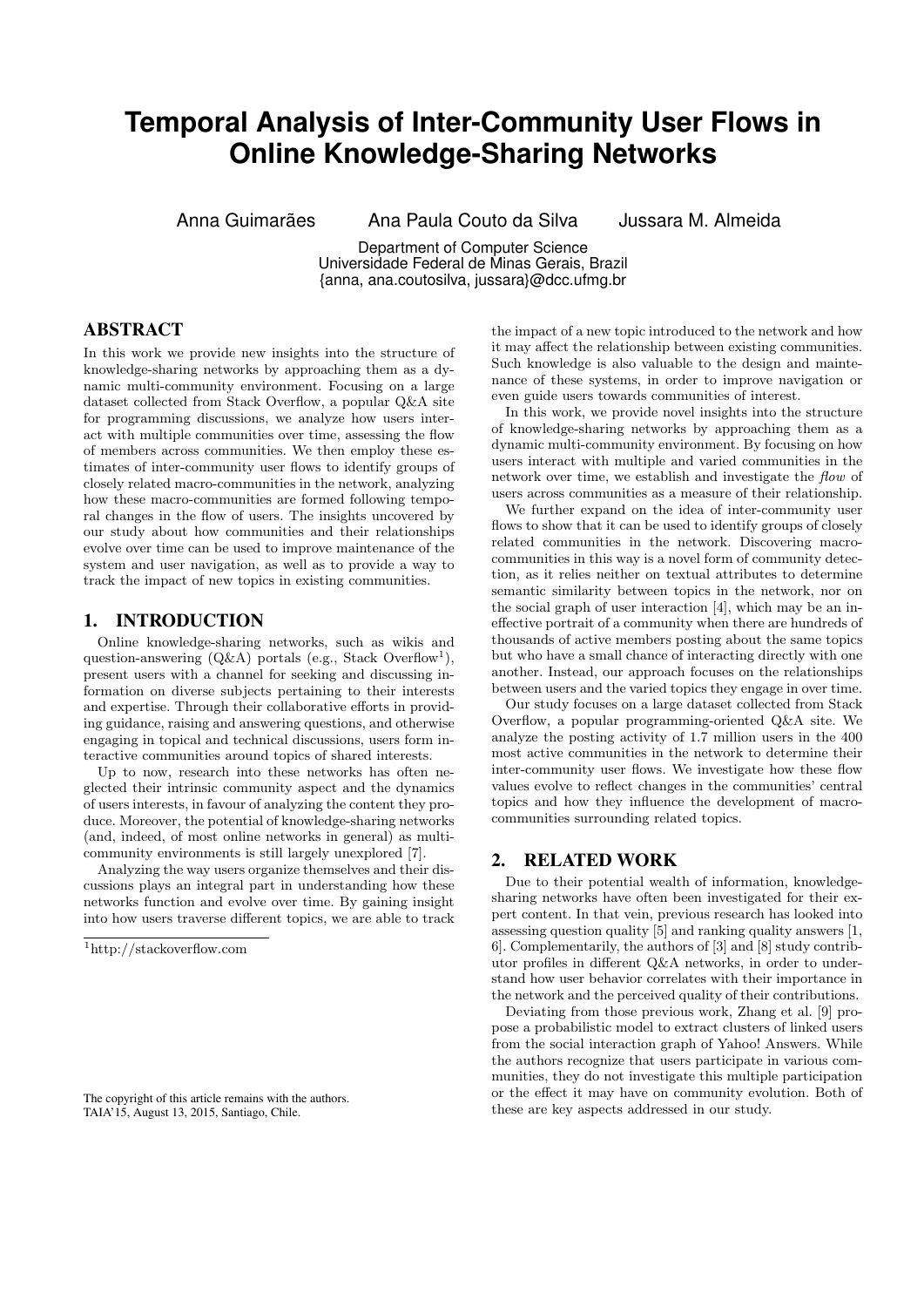In [10], the authors address the issue of overlapping membership across different wikis. Despite finding a positive impact of member overlap on the survival of communities, the authors note that the actual overlap of users was very small, as wikis are separate websites which require individual membership. In contrast, our work analyzes groups of users in a same network, where the interaction between different communities is therefore expected to be more significant.

# 3. COMMUNITIES IN KNOWLEDGE-SHARING NETWORKS

To better understand the structure and the dynamics of knowledge-sharing networks, we here investigate them from a community perspective. We consider that groups of users who routinely display an interest in a given subject do so by engaging in discussions with other users with similar interests and expertise, thus forming communities around particular topics. We further recognize that users may be involved in several topics throughout their stay in the network and that this multiple participation can shape the relationship and the evolution of different topics and their communities.

For this study, we rely on data from the popular programming Q&A site Stack Overflow. As of May 2015, the site boasted over 9.2 million questions, 15.5 million answers, and 4 million registered users<sup>2</sup>. As a sub-domain of the Stack Exchange network, Stack Overflow's full database can be directly accessed and queried via the Stack Exchange Data Explorer<sup>3</sup>. We utilized this interface to collect recent post and user data from the website, starting from 2012. This data was merged with a database collected for a prior study on Stack Overflow's answer quality [1], containing detailed post data from 2008 to 2012.

In place of a fixed category structure, Stack Overflow allows its users to associate up to five tags to their questions, in order to express the subject being addressed. These tags are used to organize content and ease navigation on the site.

As a starting point, we rely on this tag structure to define topic-based communities. These communities denote groups of users who contributed to discussions surrounding a same particular topic. Thus, each tag in the network, along with the posts and users associated with it, form a distinct topicbased community. For example, the group of users who have posted about the Java programming language form a "Javabased" community. This definition is flexible enough to allow membership in multiple communities at any moment, while still linking users with specific topics in the network.

We focus our analyses on activity in the 400 most popular tags. This sums up to 19.8 million posts created by 1.7 million users, which corresponds to roughly 90% of the content created in the website from its opening date in August 2008 up to August  $31^{st}$  2014<sup>4</sup>.

## 4. INTER-COMMUNITY RELATIONSHIPS

As users may have varied interests and expertise in different subject areas, they are not restricted to a single topic or tag in the network. Indeed, we find that the average user in Stack Overflow participates in 17 communities throughout their lifetimes in the system and is involved in 12 commu-

nities simultaneously<sup>5</sup>. Furthermore, users are not static in their interests and often change the community set they belong to. This knowledge motivates our study on the flow of users across different communities, dictated by user dynamics in the network.

#### 4.1 Inter-Community User Flows

As we are primarily interested in the relationship between different communities, we approach the network as a connected graph, wherein each node represents a community for a topic of discussion (tag) and edges represent the flow of users between communities. We define the flow from a community  $C_1$  to a community  $C_2$  as the rate at which users in  $C_1$  join  $C_2$ <sup>6</sup>. Specifically, in a given time window t, the  $flow_{c_1,c_2}(t)$  is given by the fraction of users from community  $C_1$  who joined  $C_2$  during that interval, that is:

$$
flow_{c1,c2}(t) = \frac{|C_2(t) \cap C_1(t-1)|}{|C_1(t-1)|}.
$$
 (1)

For our following analyses, we fix the time window  $t$  at one month. Thus, whenever we refer to the user flow between two given communities, we are discussing the average monthly flow of users between them, computed during a certain period of time.

Figure 1 shows the cummulative distributions of the computed flow values between all possible community pairs in our dataset, as well as between the subset of the top 100 most active communities, over the whole time period of 2008 to 2014. The distributions are skewed towards lower flow values, especially when considering all 400 top communities, with only 10% of all community pairs displaying a flow value above 0.20. In the smaller subset of 100 communities, we find 25% of community pairs with a flow value of over 0.20 and 50% of pairs with a flow value of at least 0.11. These lower figures are nonetheless still significant: an outgoing flow of 0.11 from community A to community B indicates that members from A approximately have an 11% chance of later participating in community B as well.

We also investigate how these figures change over time by observing the inter-community flows during individual oneyear intervals. Figure 2 shows the mean flow values and standard deviations computed for community pairs on each year, on both our sets. Over time, we find an increasing number of community pairs with lower flow values. These start at a mean value of 0.21 in 2008-2009 and steadily decrease to 0.08 in 2013-2014. At the same time, the variability (estimated by the coefficient of variation  $(CV)^7$  of these values increase, with a CV of 0.73 in 2008-2009 and 1.23 at 2013-2014. Thus, over time, community pairs tend to present more distinct relationship levels. This evolution could be partly attributed to the overall popularity growth of the website. As new users join the network with specific intents, they aid in building up distinct community member bases.

When focusing on specific community pairs, we find diverse evolution patterns of user flow, which are coherent with changes in the relationships between the topics they refer to. As an example, we look at the evolution of the user flow between the Javascript and CSS communities, which correspond to two of the most active topics in the site. In 2008,

<sup>&</sup>lt;sup>2</sup>Data from Stack Exchange, updated weekly.

<sup>3</sup>http://data.stackexchange.com/

<sup>4</sup>Dataset available upon request.

<sup>&</sup>lt;sup>5</sup>Considering monthly time windows.

<sup>&</sup>lt;sup>6</sup>Users may still participate in  $C_1$  even after joining  $C_2$ 

<sup>7</sup>Ratio of the standard deviation to the mean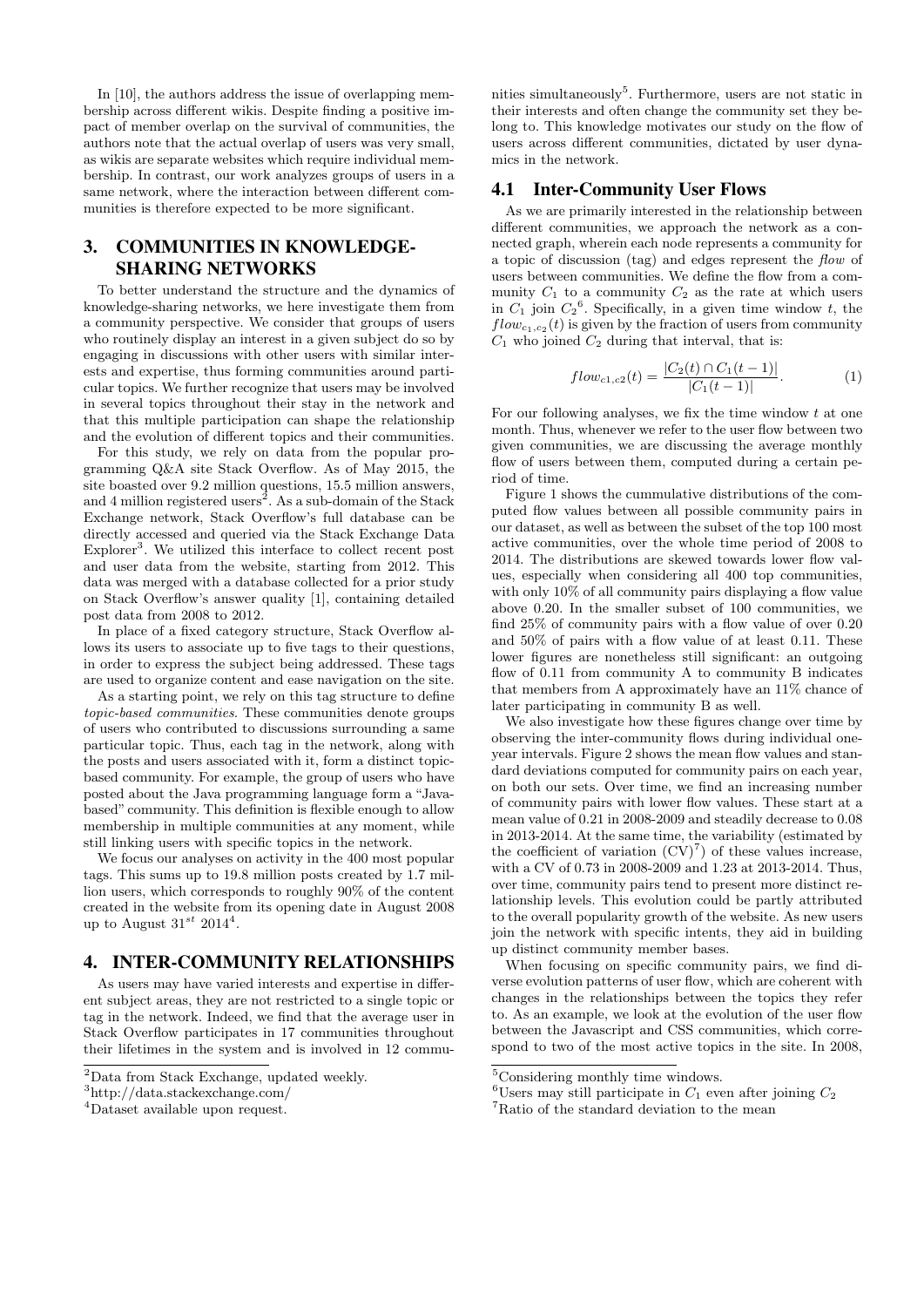

Figure 1: Distribution of flow values between community pairs.



Figure 2: Mean flow value and standard deviation over time.

the outgoing flow from CSS to Javascript was 0.75 and it was met with an incoming flow of 0.55. Six years later, in 2014, the outgoing flow from CSS to Javascript only marginally increased to 0.76, while the flow to CSS from Javascript remained stable at 0.55. Other community pairs, such as Flash and HTML, grew more distant over time, with a flow of 0.43 from Flash to HTML in 2009 and a lower flow value of only 0.29 in 2013.

In some cases, rather than a natural distancing between topics (as with HTML and Flash), we can observe the disruptive effect that one community may have on existing relationships. For example, the Ruby on Rails 3 community starts out with an incoming flow of 0.61 from the Active Record community in 2010. Shortly after the launch of Ruby on Rails 4 and its introduction as a topic in the network in late 2012, this flow value drops to 0.41 in 2013. During this same period, the outgoing flow from Active Record to Ruby on Rails 4 was 0.45. This is a good illustration of how users quickly adapt to the evolution of topics in the network and how the emergence of new technologies (and their respective communities) can impact previously well-established relationships between existing communities.

To summarize these distinct evolution patterns, we estimate the variability in the user flow for each community pair over time by computing the coefficient of variation (CV) of the user flows measured for the pair<sup>8</sup> in all six years covered by our dataset. The higher the CV computed for a given pair  $(C_1, C_2)$ , the greater variability observed in how the flow from  $C_1$  to  $C_2$  evolved over time. We summarize these results in Figure 3, which shows the cumulative distributions of the CV values for all community pairs in our dataset.

Overall, roughly 70% of all pairs had a CV below 0.5 and less than 1% had a CV over 1.0. Thus, most inter-community flows in the network tend to remain roughly stable over time, suffering from moderate to little variation in consecutive time windows. As a more pronounced example of this, we also single out the top 10 communities which presented the highest flow values in 2008, also shown in Figure 3. Only two of these community pairs had a CV above 0.1, an already low value in itself. We note that this set of communities mainly refer to broader topics (such as "Ruby", as opposed to "Ruby on Rails 3") and therefore may be more robust to temporal changes in the network.

#### 4.2 Macro-Communities

As communities and their relationships, as dictated by



Figure 3: Distribution of CV of user flow between community pairs.



Figure 4: Macro-Communities in the top-100 set.

user flows, become more well-established in the network, it is possible to find patterns between them, such as a common theme. Thus, by observing users' behaviour and trajectory in the network, we can recognize groups of related communities purely based on inter-community flow dynamics, rather than having to rely on user interactions or semantic similarity [4].

In order to identify these macro-communities, we apply the Clique Percolation Method  $(CPM)^9$  [2] over the community graph. For this task, we consider only the top 10% of edges with the highest flow values, which denote a more significant relationship between the linked communities. The CPM additionally discards a small number of communities which only appear in isolated small cliques (with 3 nodes or less). This corresponds to 13% of nodes in our top-100 set and 9% of nodes in the top-400 set.

Figure 4 illustrates the macro-communities we found on the top-100 set, considering an aggregated view of flows over the whole 6-year period of our dataset. Overall, we find a relatively small number of community clusters, with at most 5 clusters in the top-400 community set and 3 in the top-100 set. Both cases feature one larger cluster, containing over half of the communities (259 in the top-400 set and 51 in the top-100 set). These clusters include very popular communities (with the greatest number of posts), to which several smaller "satellite" communities are connected with high incoming flows. As an example, in the top-100 subset, the "Javascript" community was connected to 88 communities. This points towards popular communities acting as hubs in the network, as they gather and redistribute users from and to smaller communities.

These popular communities have another interesting effect in macro-community composition. As macro-communities describe groups of densely connected communities, we ex-

<sup>&</sup>lt;sup>8</sup>Each pair appears twice, once for each direction  $(C_1, C_2)$ and  $(C_2, C_1)$ .

<sup>9</sup> Implementation available at

http://github.com/michelboaventura/rcpm